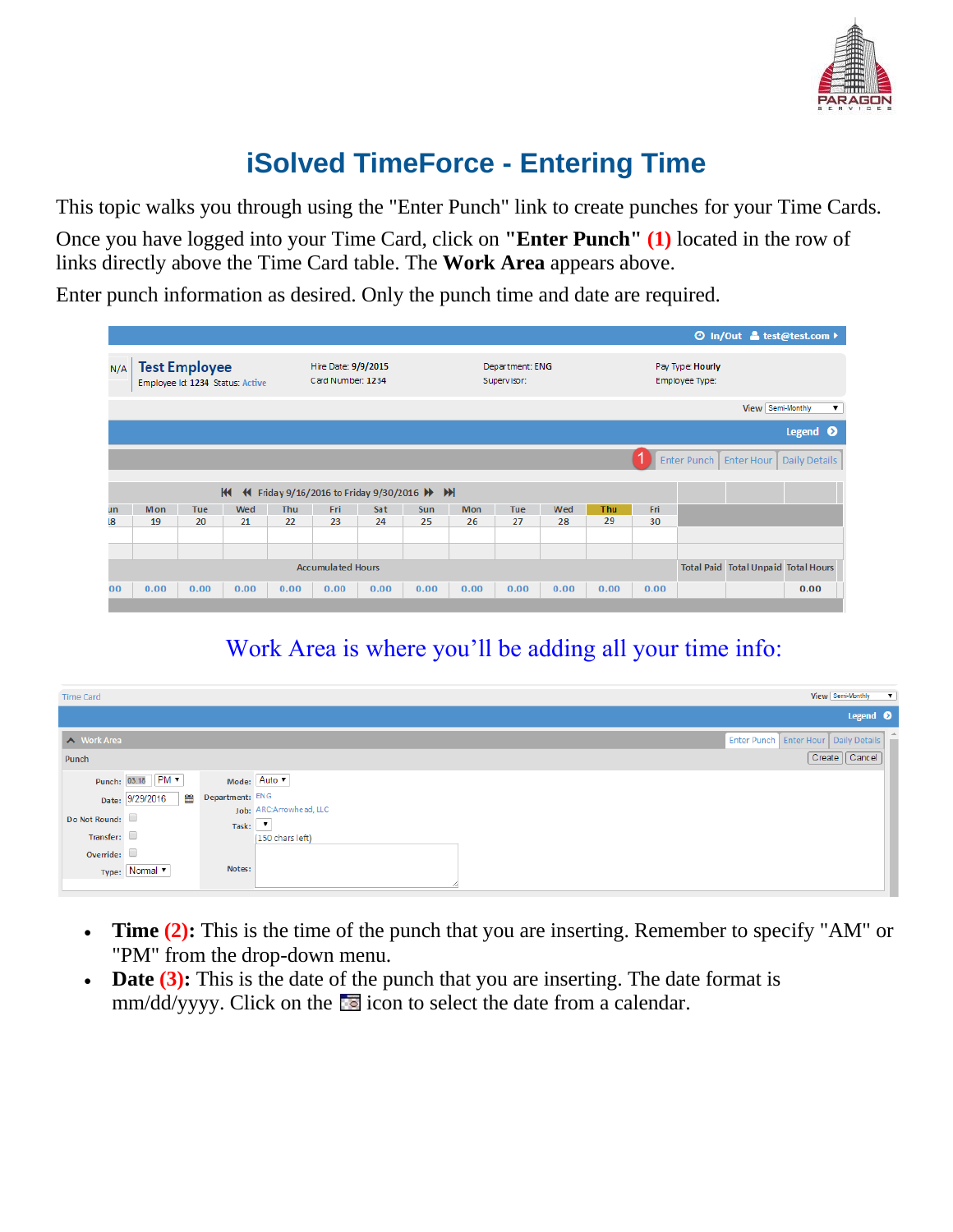

- **Do Not Round:** Normally, punches on the Time Card will be affected by any rounding policies that the employee is assigned to. Put a check mark in this option if you do not want the system to round this punch.  $\rightarrow$  Leave this unchecked
- **Transfer:** This option is used to define that the punch is to be considered a department transfer. In other words, if the punch is for an employee clocking into a department other than their default department level.  $\rightarrow$  Leave this unchecked
- **Override:** Select this option to tell the system to never recalculate hours from this punch into any other type based on the various policies the employee may be assigned to. The punch will remain exactly how you entered it.  $\rightarrow$  Leave this unchecked
- **Type (4):** The punch type specifies whether the punch is a "NORMAL," "LUNCH" or "BREAK" punch. In most cases, a punch type of "NORMAL" is used.  $\rightarrow$  You will only need to select "LUNCH". This will highlight your time in Red.
- **Mode (5):** The system **automatically determines** the in and out order of the punches. However, if you would like to manually specify this punch as "IN" or "OUT," make the desired selection from the drop-down menu. The "AUTO" setting works well for most users.
- **Department (6):** If you want to assign this punch to a specific Department, click on the "No Department" link and make the desired selection from the tree-directory that appears.  $\rightarrow$  Department will be locked down
- **Job** (7): If you would like to assign this punch to a Job Profile in the Job Tracking module of the program, click on the "No Job" link and make the desired selection from the treedirectory that appears.  $\rightarrow$  Job will be locked down unless you're a rover. If you have to multiple buildings be sure you select the correct building.
- **Task:** If you would like to assign this punch to a Task in the Job Tracking module of the program, make the desired selection from the drop-down menu.  $\rightarrow$  Task will be locked down
- **Notes (8):** Enter any desired notes about this punch into this field. There is a maximum of 150 allowed characters.  $\rightarrow$  Notes Field will be used for OT, After Hours Calls, any communication to payroll or PMs.
	- Example: "After hours call- on site 123 S. Main St, Suite 260. Tenant had flood in men's restroom. Had to call out restoration company"
		- Over Time needs to be approved by a supervisor or PM
- Click on the [CREATE] **(9)** icon located in the upper right-hand corner of the Work Area. The punch is added to the employee's Time Card.

| <b>Time Card</b> |                      |                   | View Semi-Monthly<br>$\mathbf{v}$        |
|------------------|----------------------|-------------------|------------------------------------------|
|                  |                      |                   | Legend <sup>O</sup>                      |
| Nork Area        |                      |                   | Enter Punch   Enter Hour   Daily Details |
| Punch            |                      | .5                | Create   Cancel                          |
|                  | Punch: 03:18 PM ▼    |                   | Mode: Auto                               |
|                  | Date: 9/29/2016<br>■ | Department: ENG 6 | Job: ARC:Arrowhead, LLC                  |
| Do Not Round:    |                      | Task:             | $\mathbf v$                              |
| Transfer:        |                      |                   | (150 chars left)                         |
| Override: $\Box$ |                      |                   |                                          |
|                  | 4 Type: Normal       | 8 Notes:          |                                          |